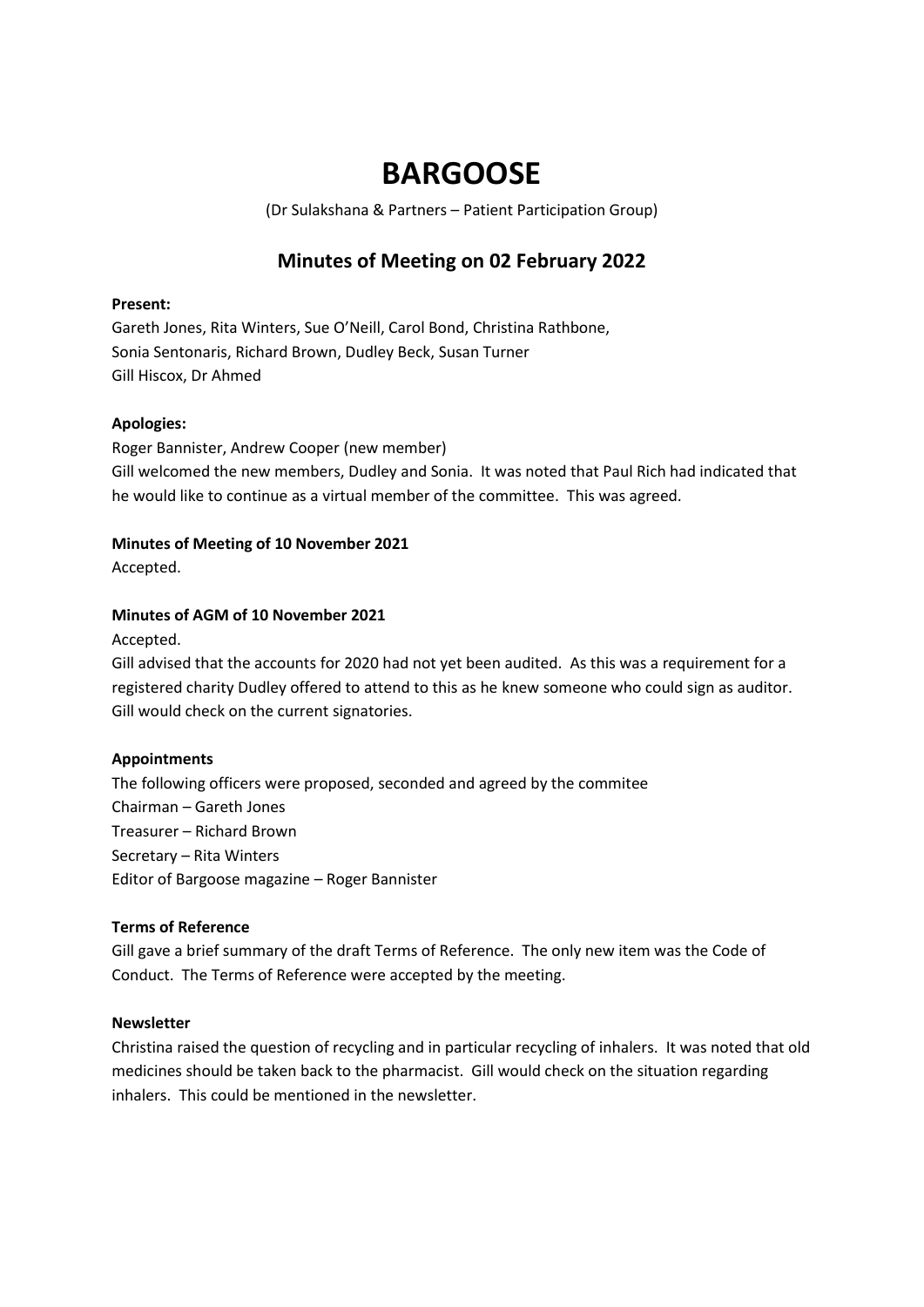Following the retirement of Dr Hughes and the appointment of Dr Ahmed it was suggested that an article confirming the names of the new partners and other staff might be useful as most patients were not familiar with the "setup" at the surgery.

[Several other items came up during the meeting for insertion into the newsletter, i.e. ]

#### **Update from Committee**

Several members asked for an update on the Covid situation. Gill advised that there had been no major change. Telephone appointments would continue and mask wearing in the surgery was compulsory. Most patients accepted the current rules although there were still incidents with difficult members of the public. There were still some delays in getting appointments. The question of numbers of patients per doctor was raised. Dr Ahmed advised that the recommended patients per doctor was 2100 patients to each full time doctor.

There was some discussion on the lack of NHS dentists. Gareth advised on a new private dentist in Silsoe who he could recommend. It was noted there was an NHS dentist in the village.

There were still complaints regarding the service provided by the MSK clinic. Dr Ahmed advised that the contract for providing physiotherapy was due for renewal in April and it was hoped that a new supplier would be found.

It was agreed that it would be helpful if some new members could be found for the Bargoose group and in particular members from Luton who attended the Gooseberry Hill surgery.

#### **Update from Practice**

Gill advised that the practice was a registered training practice which meant that they had trainees working with the doctors from time to time. Last year there had been six trainees but this was now down to one. Dr Vijh had moved on to a hospital post but will be back at the surgery in April. Dr Sage would be at the surgery until August. It was suggested that this information might be mentioned in the newsletter.

The 24 hour blood pressure monitoring system was now being dealt with by C&H chemist. The surgery was loaning them one of the required monitoring machines.

The proposed patient access to records program had been delayed until April. There was some discussion on how this would work. Dr Ahmed explained that all old paper records were summarised onto the electronic record.

Gill advised of some new staff, employed by Hillton PCN (Primary Care Network) that would be joining the practice. At present the surgery had one physiotherapist (First Contact Practitioner – FCP) but would shortly be taking on a second. There would also be a Clinical Pharmacist who was due to start on 01 March. One of her tasks would be to assist with medication reviews which would ease the burden on the doctors. A Care Co-Ordinator has also been employed and she will be looking at patient discharges from hospital initially.